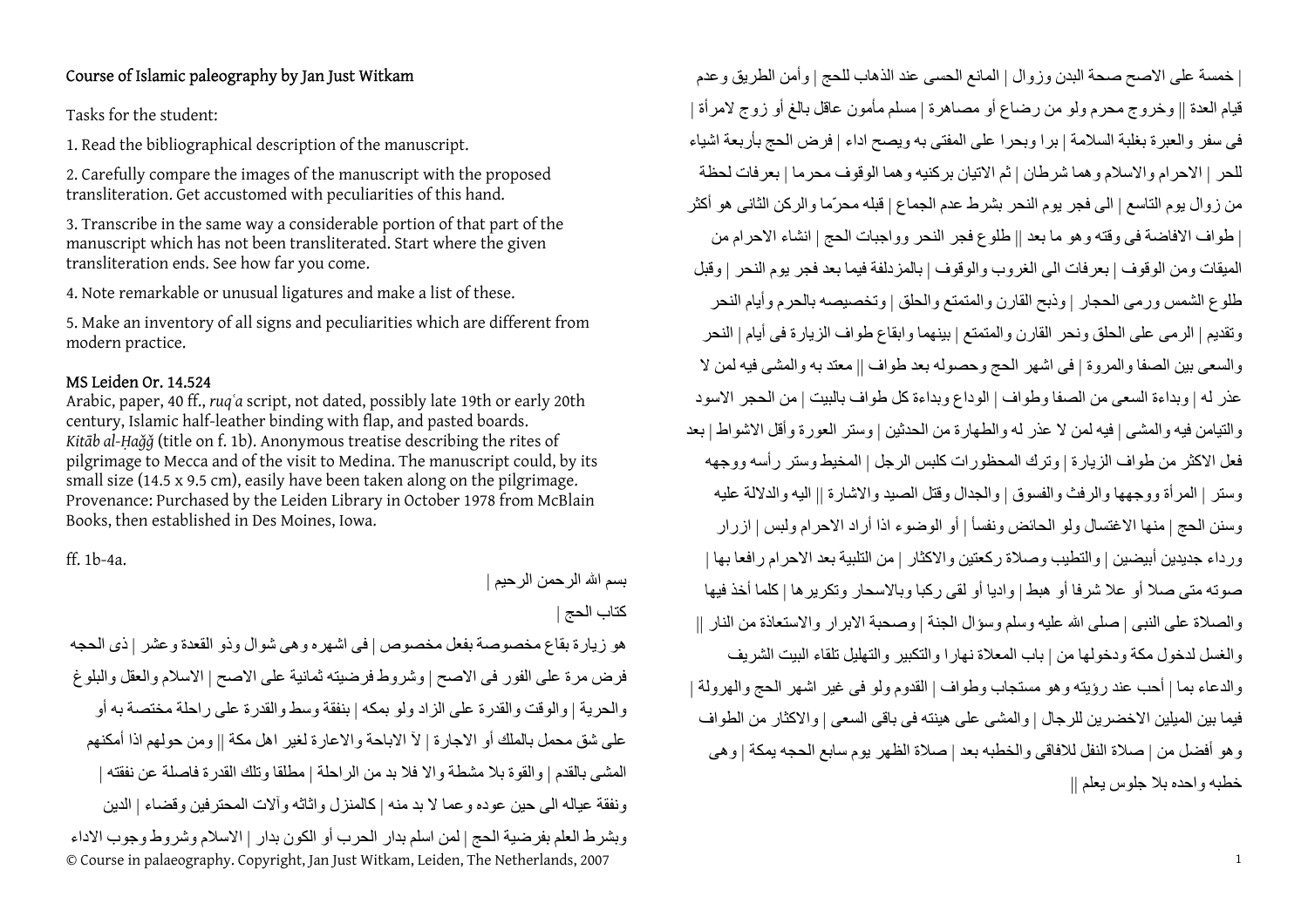ACAD **LUGD.BAT** وسرحولهم اذاأ مكنهم كمسى بالفرم والفوة بلامشف والافلاب مدالاهل ه ب<del>ناع مخصوص</del> بنعل مخصوص <u>بطلعًا وتكك الغدغ فاصلخ عدنغفُنُ</u> في تهره وهي سُوال ودُوالفُصِيةُ ويَسُسُم ونفغ عبال الى صدعوده وعالابدم سما لمتزل واكان وآلائے لمحنفہ دفضاہ .<br>دی **ا<sub>گر</sub> زمیرمرہ علی اکفورٹی الاسح** الديه وبننه العلم يفرضه أكجج شروص فرضيئم ثمانئ على الاص وسروك من بين العرض الحرم<mark>.</mark><br>الاسلام والعقل والبلوغ و الحرم<mark>.</mark><br>المسئل المصرفي المسار الذا و ولوكة لمداسلم بدار اكرب أواكلوندبدار و اگوفٹ و اک<mark>ف نے علی <sup>الزا</sup> لہ ولو</mark> الاسلام وسروت وجوب إدداء والوقت و سعت والف خُطى راحلهُ <u>غر اعلى الوصح صحا البديد وزول</u> بنعف وسطحت والعد الله الله العلماني<br>مخصى و أو على محرم محمل الله عام الله عليه العلم الم لحافع الخشى عبرالأه<del>ا كالحج</del><br>وأميرا لطريق وعدم قيام القد<mark>ة</mark> لحصين المنتج والدعارةُ لفيهِ الكل م

*Kitāb al-Ḥaǧǧ*, anonymous. Beginning of the text. MS. Leiden Or. 14.524, ff. 1b-2a.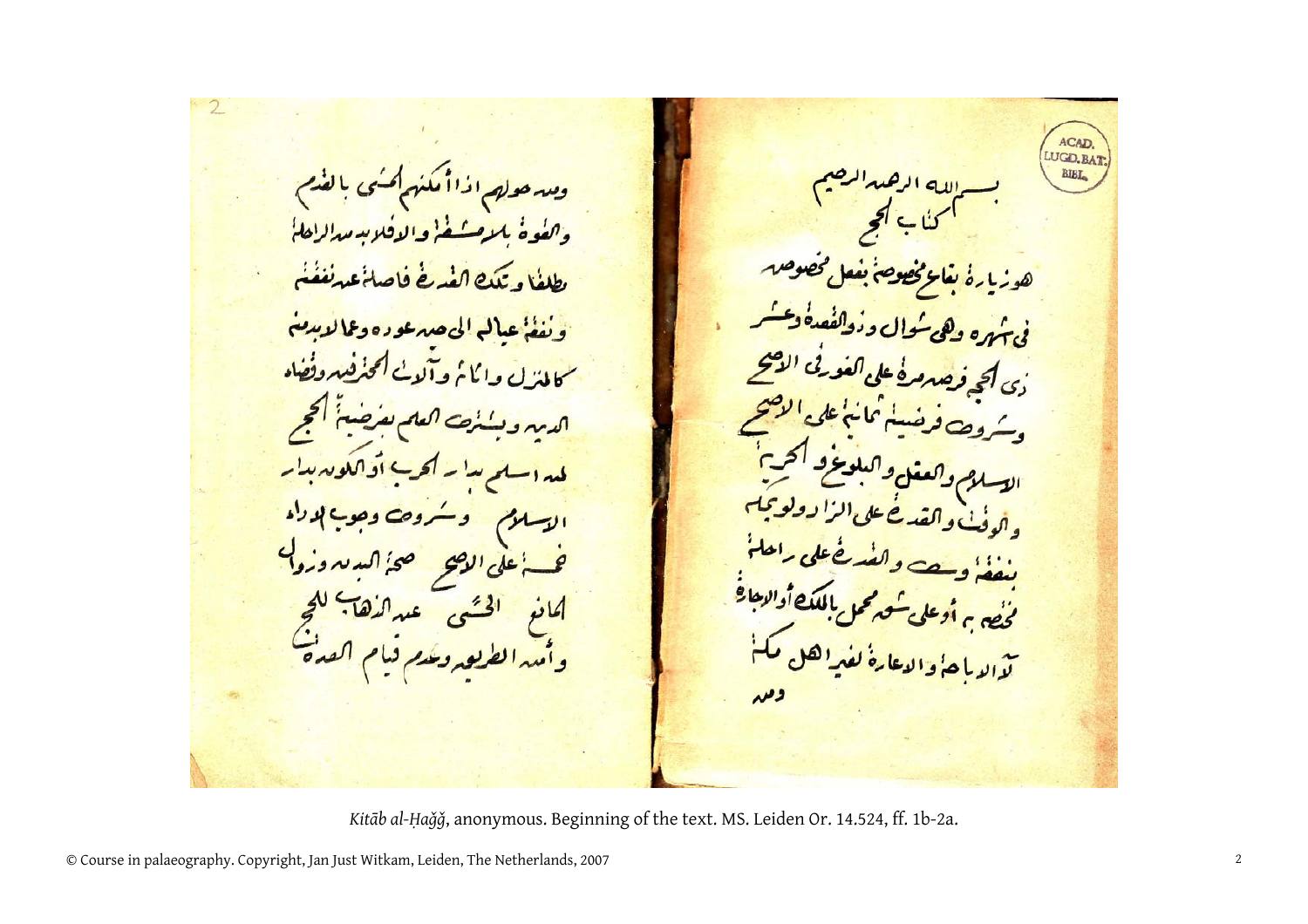فكمخر ولومدره وحدوج كحرم  $\mathbf{F}$ انجمار شهری و رقمی ر دھ' كلوم  $A \sim A$  $\sim$ في سهم لحج ومصول بعد طوافت <u>طواف الدفاحۃ فی وفٹے وہو ما</u> ىعد  $y =$ 

*Kitāb al-Ḥaǧǧ*, anonymous. MS. Leiden Or. 14.524, ff. 2b-3a.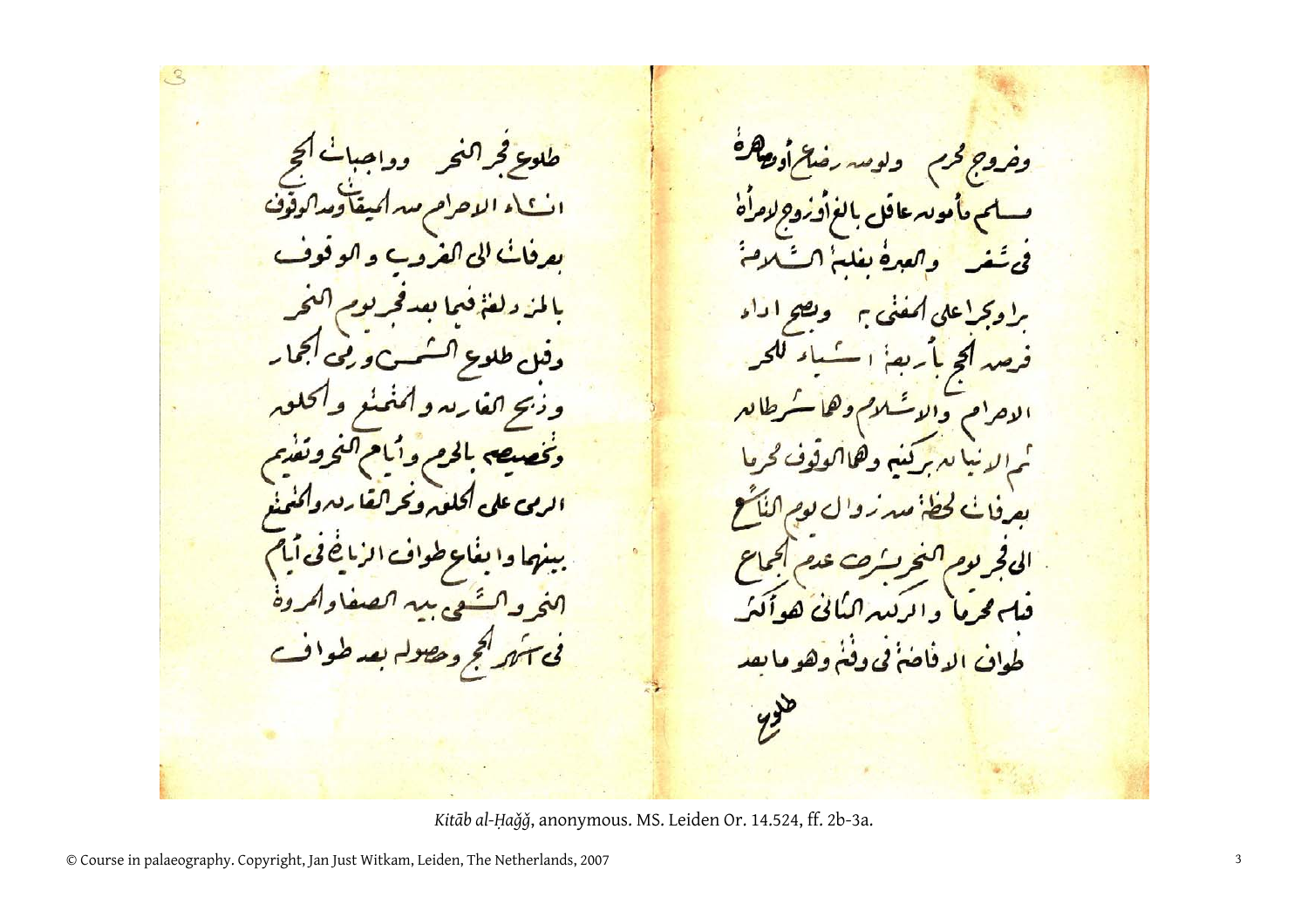الہ وا*کدلا*لہٰ علم ۔ وشنیہ کمچ ارع فالع ولو كادعه ودب او اکو ضوء ا د ۱۱ را د ۱ لاحرام وله ازارور دادهدید م-این شد : والنطيب وصلاه يقعيبه والدكنايه میہ اکٹلینج بعد الاحرام رافعا <sub>ہ</sub>ے | صوخ مئى صلا أوعلا كروا أوهبط واديا أولؤم ركبا وبالتشجارونكم كلما أحذقها والصلاة على <mark>صلى الله على وسلم و</mark>سوال <mark>أي:</mark> وصحبي الديرار والاشنعادة مبراكناير

<u>ىعنىه م واكنىي فىم لىدلاغىدلىم</u> ويداءة السفعى ميراكصغا وطواف ا<sub>کود ای</sub> ویدا<mark>ءہ کل طواف</mark>. مبركج التنود والنياميرف ولني ف طير لاعد رك و الطرا ره ميركنيد وسنراكعورة وأفلى الاشواجب يعدفهم الاكزميرطواف الرائح في من الحطورات عليقن سنر رائشے ووق وشنر لمراه وههاوالرقب والفكوق وكحدال وقئل الصيد والإكبارة  $\mathcal{S}'$ 

*Kitāb al-Ḥaǧǧ*, anonymous. MS. Leiden Or. 14.524, ff. 3b-4a.

© Course in palaeography. Copyright, Jan Just Witkam, Leiden, The Netherlands, 2007 <sup>4</sup>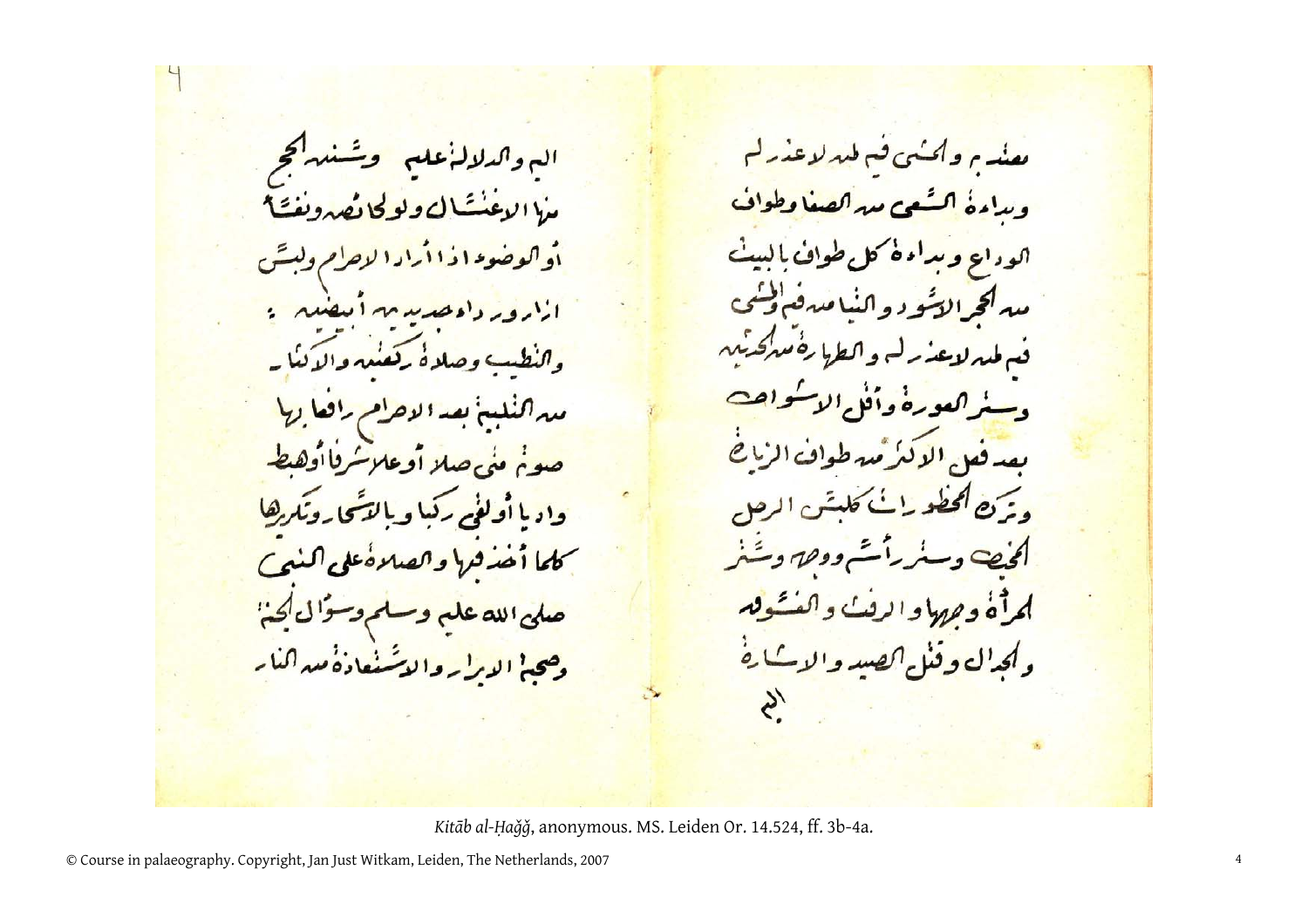کے فہا وا*فروہ بعد*  $\mathbf{1}'$  $\mathbf{1}$  $\overline{\phantom{a}}$ قبل صلاهٔ ا*لفهولی هر*  $C^{\leq i}$  $\int \omega \, dx$ د مدر (فر والدفويالشكين والوقايه بعدا

وهفتكم ليفول مكن ودفو فيما والمسم عل<mark>ى هيئ</mark>نى في باق والإنبارمير كطواف وهو صلاةُ النغل للإفاقي وأقطع الظهر يوم ro احده موحلو وهي

*Kitāb al-Ḥaǧǧ*, anonymous. MS. Leiden Or. 14.524, ff. 4b-5a.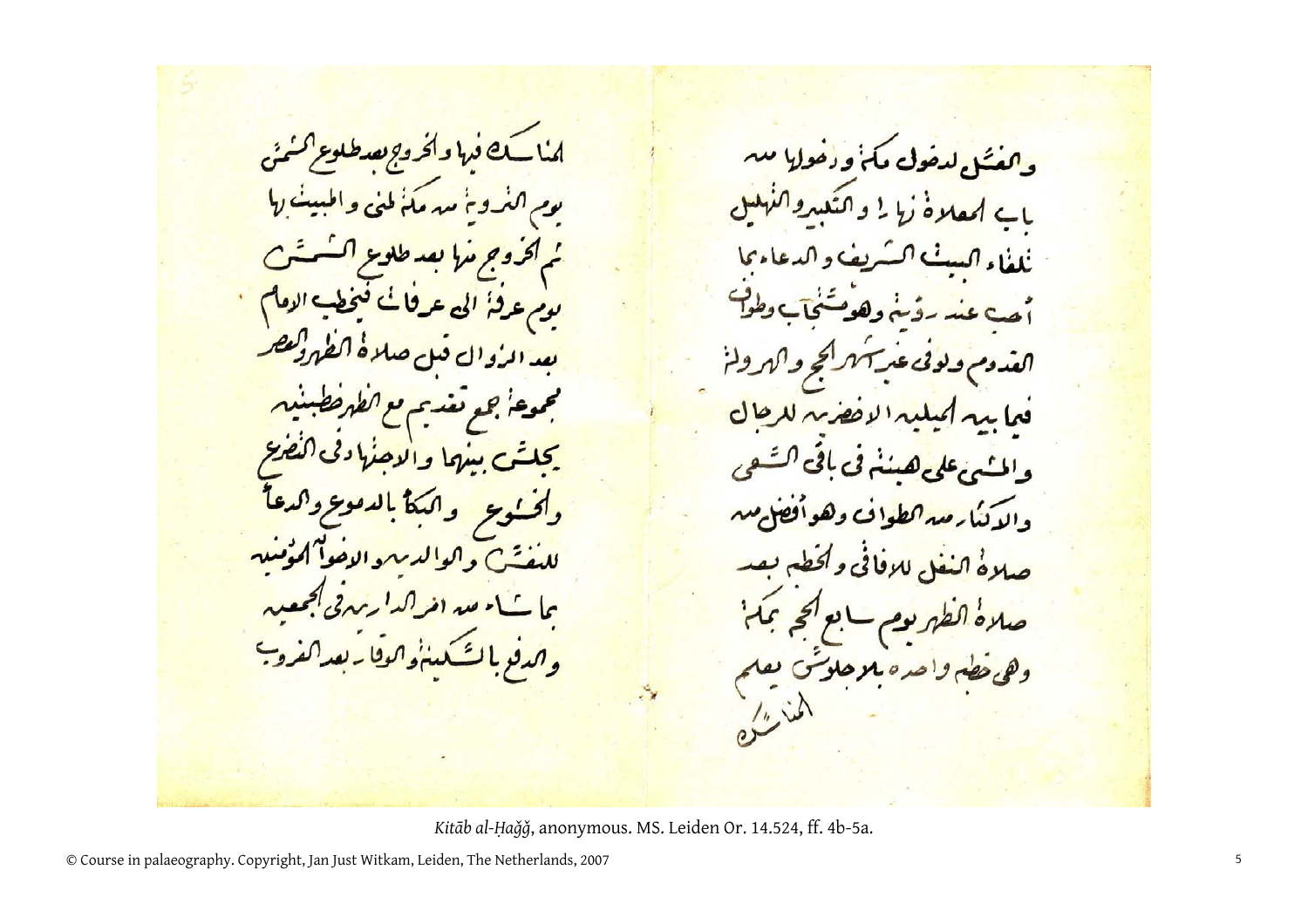ا*کسٹن و زوال<mark>ا دفعا</mark> پید الرو*ال وغرو<mark>ب اکسُمسَّت فی باقی <sup>ا</sup>لدی</mark>کم <mark>وكره الرمى فى اكيوم الاول . •</mark> <mark>والرا بع قما بيه طلوع <sup>0</sup></mark> وتره في الله و ليالي الربي اكبا لماقبلا ولمباح مسروقا الزوال الى عرو<sup>.</sup>

مبرع فائت والترول عردلغ مرتفعا على بطير اكوادك و اسٹ را لیا کہ دی اسٹ عنی في تجيع المنعة وكره لغل الى ملخ ازدان و حيوه مل عبدت وعالا بجمايه وكوخ برأييا جالز! ا*لعفہ پی کا ب*الدیا کے دمانے الأدلى <u>ئی بطمہ اکوادی حالۂ الرمی</u> <mark>الرمى فى اليوم الاو ل قيما بيه طلوع</mark>  $\langle$ 

*Kitāb al-Ḥaǧǧ*, anonymous. MS. Leiden Or. 14.524, ff. 5b-6a.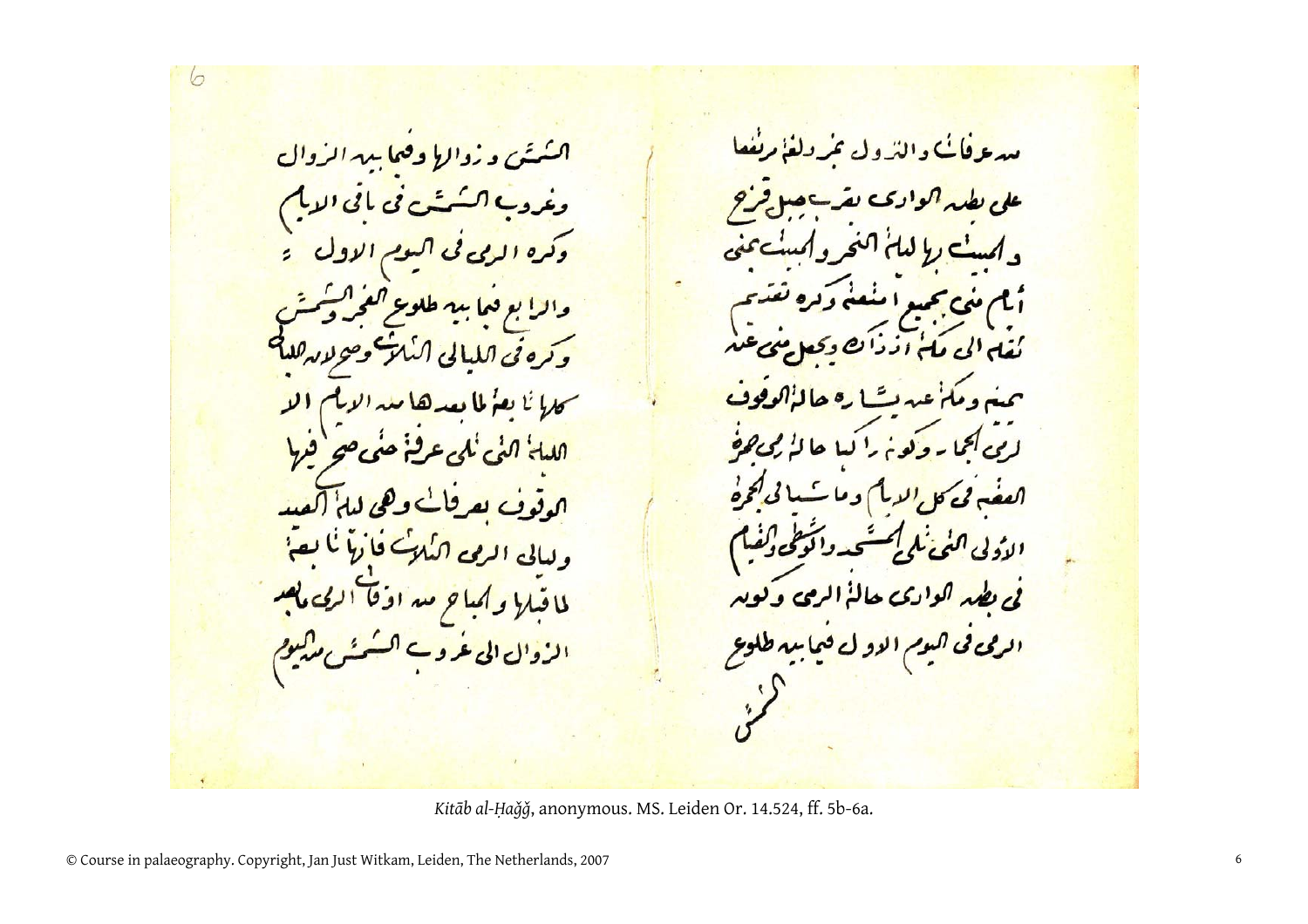ال<mark>دول وللأعلميت اوقائي الربي</mark> امیابی عس<mark>یر فلاستی علی وقد <sup>ء</sup></u></mark> كلاجوا زا وكراها مخ یام والدافا<mark>م بنی الی طلوعے</mark>  $CS_0$ فجراكسوم الرابع لزم رمع ومذكرتها الذول بالحصب سأنمسا كالم Cad Nil. مدمني وسرے ماء زمزم والنصلو بو<u>م اکتحر ب</u>یل! منه واستنف ل اكست والتطراكي يغيزاننا شكيعي فاتما وانصب منهءلى رآشم وسًا ثر ومحد اكتفراذا أ ا ده <u>حسَّدہ و ھولمائے لہ مدامور</u> <u>سہ مئی قبل عرو</u>ے ا<sub>کس</sub>نیا والاخره ومیه انت<sup>ن</sup>انن<sup>د</sup>) <u> سوم اکمانی عسکر والہ</u> لملئزم دهوائد يضوصدع ووحص <mark>عربٹ اکسمیٹی میں اکیوم</mark> على دانت بن الائسار تَهجَّ  $s^2$ 

*Kitāb al-Ḥaǧǧ*, anonymous. MS. Leiden Or. 14.524, ff. 6b-7a.